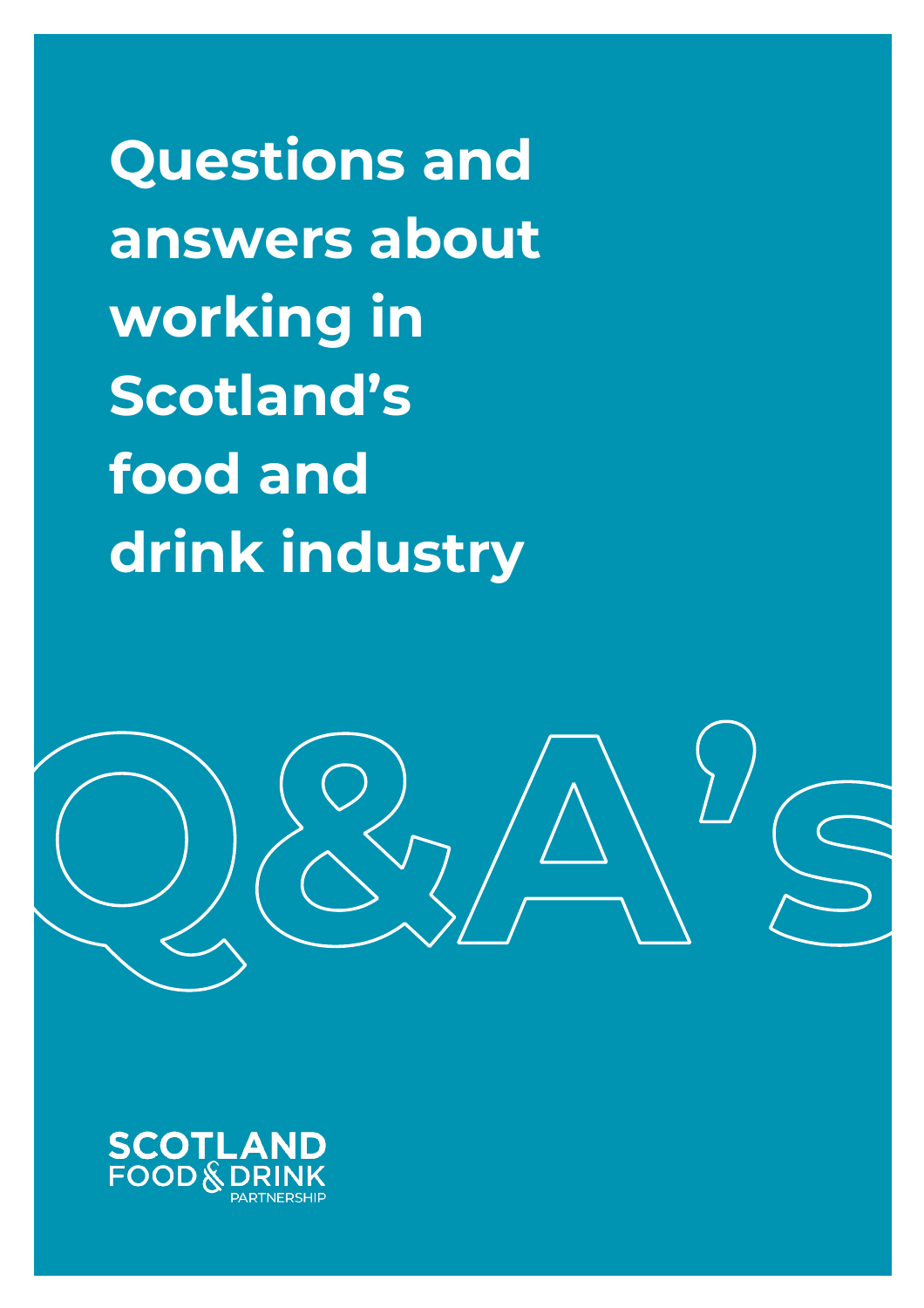#### **Will I have to work 9-5?**

If you do want a 9-5 job, you can find plenty of them in food and drink.

But we also have shift jobs, part-time jobs, flexible jobs and seasonal work, if you'd prefer that.

It's one of the great things about this sector – there are so many different ways to work.

#### **Can I work abroad?**

We sell Scottish food and drink all over the world – to over 105 countries. This definitely opens up possibilities to travel or work abroad.

Also, food and drink is a global industry. If you get yourself some good training and qualifications, you may well get some appetising job opportunities abroad.

### **Are all food and drink jobs in factories or on farms?**

No, not at all.

There are diverse and rewarding jobs across the foodchain, in labs, offices, retail, breweries, distilleries, research, education, consultancy, working outside or on the road.

You can make food or market it, invent new products, grow and help get the right produce to the right place at the right time, keep machinery working, negotiate deals, and much else besides.

There are jobs by the sea, in the countryside or in city centres. In research or in IT. And yes, in factories and farms too.

That's the beauty of food and drink – there's a feast of different jobs.

### **What qualifications do I need?**

We're really flexible about this. That's because there are so many different jobs and careers here.

You can come in straight from school with your national qualifications and we'll help you train. There are different apprenticeships you can do, so you can earn while you learn, and plenty of chances to work your way up.

We also have graduate careers, research careers, and openings for people who've worked in other sectors. The training opportunities mean these people too can always go further.

## **Everyone's talking about careers in data, robotics, internet of things. So why should I look at food and drink?**

In fact, food and drink is a massive user of data, robotics, internet of things, blockchain and so on. And there's going to be more and more of it across the industry, not just in factories but on farms and other parts of the industry too.

So, if you're interested in data, AI, robotics and other new technology areas, this is a sector just fizzing with opportunities.

The other thing about food and drink is that people are always going to want it. Consumer demands are driving new trends and these are offering many new opportunities for innovation. If you want a career where you can feel good about your future, this sector definitely offers that.